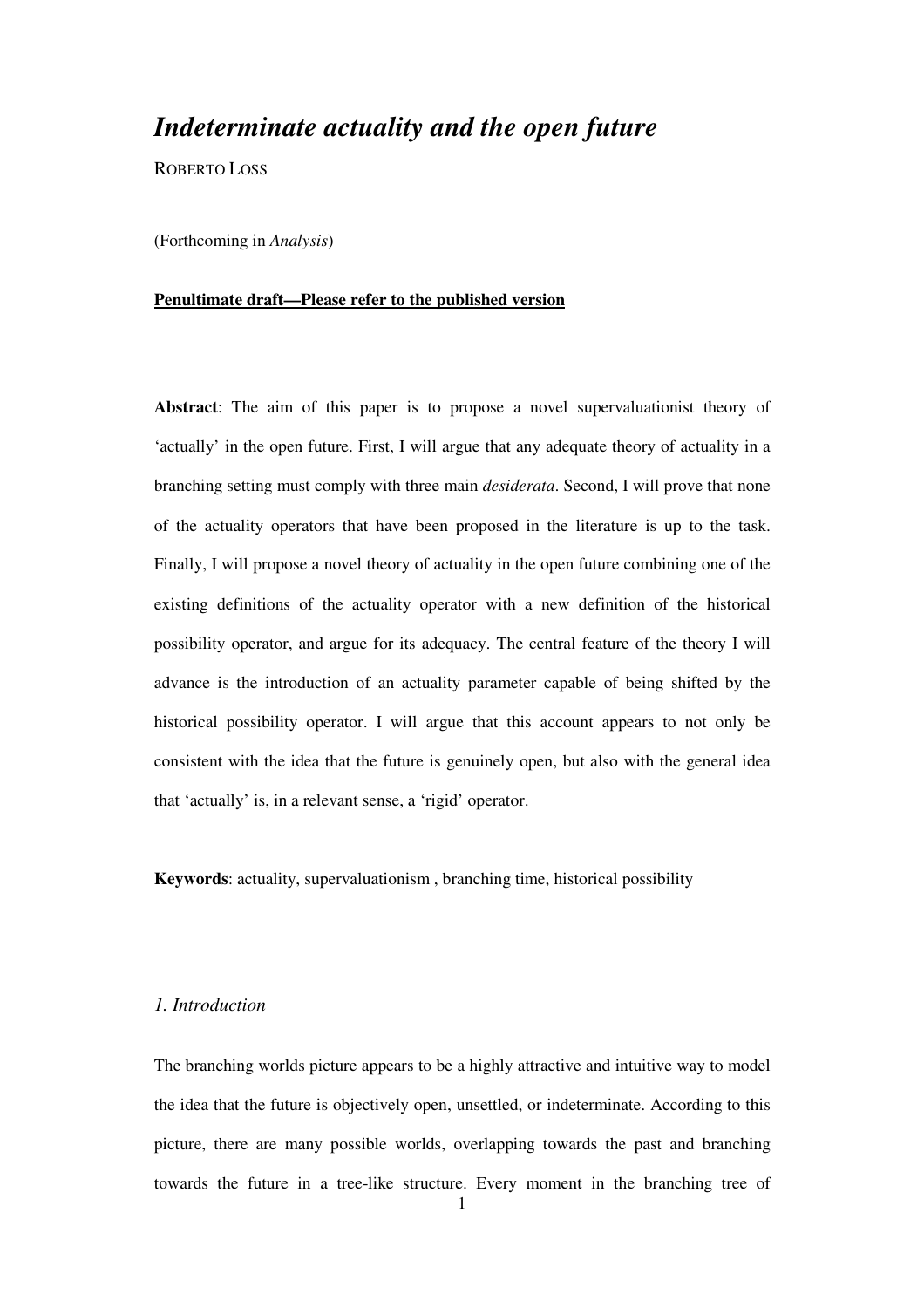historical possibilities has thus a unique past, but many possible futures, intuitively representing all the ways the future might turn out to be in the Borgesian 'garden of forking paths'. Let us, for simplicity's sake, consider each moment *m* as a possible context of utterance. Within a standard Kaplanian framework, sentence-truth at a context is defined as follows:

(T0) A sentence *S* is true with respect to a context of use *c* if, and only if, *S* is true with respect to the point of evaluation  $\langle c, e_c \rangle$ 

where  $e_c$  are the circumstances of evaluation determined by the context of use  $c$  against which the proposition that *S* expresses in *c* is evaluated. When tense and temporal expressions are parsed as quantifiers and referring terms (as in the supervaluationist theory we shall be concerned with in this paper), $\frac{1}{1}$  circumstances of evaluation can be taken to be simply possible worlds, so that, in a *non*-branching framework, (T0) becomes

(T0\*) A sentence *S* is true with respect to a context of use *c* if, and only if, *S* is true with respect to the point of evaluation  $\langle c, w_c \rangle$ 

where  $w_c$  is the world of the context of use. If the modal space of historical possibilities is branching, however,  $(T0^*)$  will not do. In such a framework, in fact, there is no such thing as *the* world of the context, each possible context of use *c* determining at most a set *W*(*c*) of worlds overlapping at *c*. How is, then, the notion of sentence truth at a context to be defined, once the branching worlds picture is assumed?

The supervaluationist theory of truth offers a solution to this problem. Supervaluationist branching-theorists (henceforth: 'supervaluationists') define, in fact, their notion of sentence truth at a context by 'quantifying out' the circumstances-ofevaluation parameter as follows:<sup>2</sup>

 $\overline{a}$ 

<sup>&</sup>lt;sup>1</sup> On supervaluationist theories for the open future treating temporal modifiers as referring terms and quantifiers rather than operators see, for instance, MacFarlane (2008).

<sup>&</sup>lt;sup>2</sup> On supervaluationism and 'quantifying out' see Belnap (2009).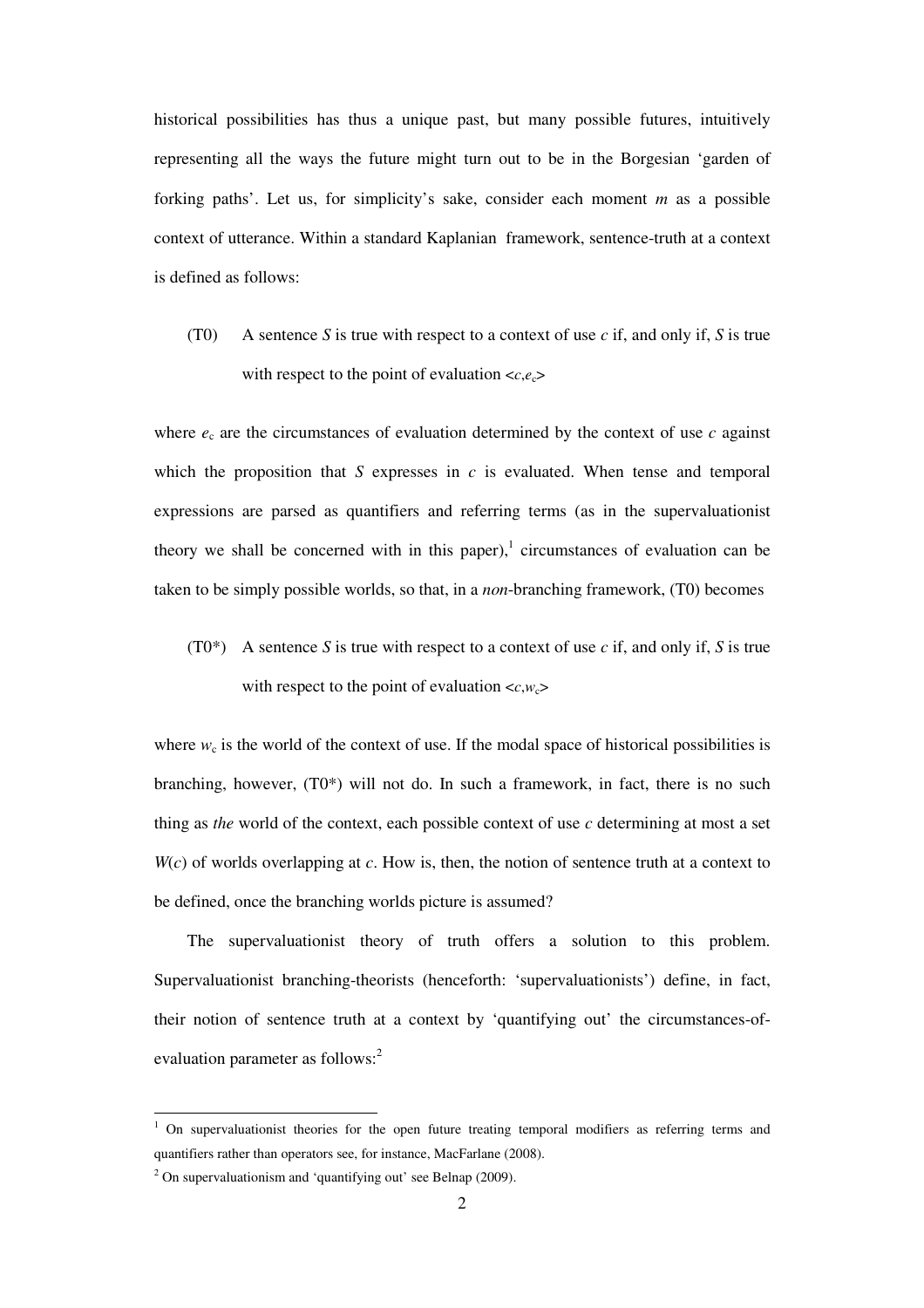(T1) *S* is true at *c* if, and only if, *S* is true at <*c*,*w*>, for every w overlapping at *c*; *S* is false at *c* if, and only if, *S* is false at <*c*,*w*>, for every *w* overlapping at *c*; otherwise, *S* is neither true nor false at *c*. 3

Given (T1), for every context  $c$  and sentence  $S$ , if there are only some worlds  $w$ overlapping at *c* such that *S* is true with respect to <*c*,*w*>, then *S* is neither true nor false at *c*, thus taking seriously and accommodating what MacFarlane (2003,2008) has called the 'Indeterminacy intuition', that is the intuition according to which, if the future is genuinely open, then future-contingent statements are neither true nor false, or 'gappy'.

In order to express claims about the branching structure of historical possibility from within the object language, the historical possibility operator 'it is possible at time *t* that' is defined as follows:

( $\Diamond$ 1) ' $\Diamond$ <sub>*S*</sub>' is true at  $\langle c, w \rangle$  if, and only if, there is a world *w*' overlapping at *t* with *w* such that *S* is true at  $\langle c, w' \rangle$ 

Once historical modal operators<sup>4</sup> are introduced, however, the introduction of an *actuality* operator in the object-language appears to be required in order to express statements like:

(1) All those who are actually rich now could have been poor now  $\exists t (t \leq t_c \& \Diamond_t \forall x (\mathbf{A} R(x, t_c) \rightarrow P(x, t_c))$ 

(where  $\leq$ ' stands for  $\leq$ '...is earlier than...' and  $\leq$ '<sub>tc</sub>' is the time of the context of utterance). Intuitively, in non-branching frameworks the behaviour of the actuality operator is that of always *rigidly* pointing back to the world of the context of utterance, so that, for every possible world *w*, 'It is actually the case that *p*' is true if, and only if, *p* is the case with respect to the world *c*w of the context. As John MacFarlane efficaciously put it:

 $\ddot{\phantom{a}}$ 

<sup>3</sup> On the supervaluationist treatment of the open future see, among others, Thomason (1970), and, more recently, MacFarlane (2008).

<sup>&</sup>lt;sup>4</sup> The historical necessity operator is defined as the dual of  $\Diamond_t$ :

 $\Box$ 1)  $\Box$ <sub>t</sub> $S =_{df} \sim \Diamond_t \sim S$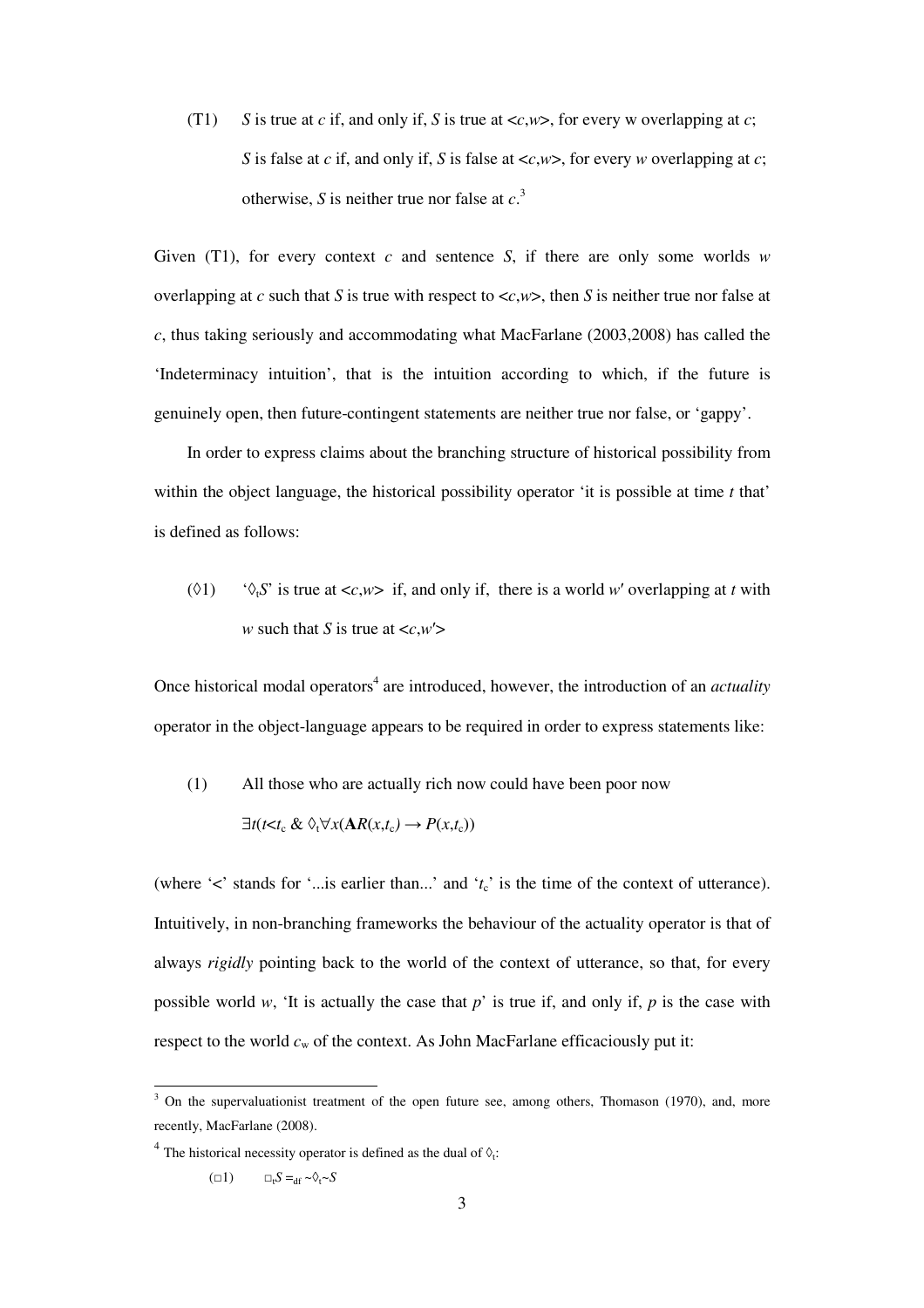No matter how deeply embedded we are, no matter how far the world of evaluation has been shifted, the actuality operator returns it to the world of the context of use (MacFarlane, 2008: 98).

This train of thought has lead to defining 'actually' as returning the world of evaluation back to the world of the context of use:

(A0) ' $\mathbf{A}_0 S$ ' is true at  $\langle c, w \rangle$  if, and only if, *S* is true at  $\langle c, w_c \rangle^5$ 

However, (A0) is inapplicable to branching frameworks, since, according to the branching picture, there is no such thing as *the* world of the context of use.

How is, then, the actuality operator to be defined in branching and supervaluationist frameworks? There appear to be at least *three* main definitions of the actuality operator found in the literature that can be added to supervaluationism. In this paper I will argue that, as they stand, all of them are wanting, since they all fall short of three major *desiderata* for any adequate theory of actuality in the open future. In the final part of the paper, however, I will show that one of them can actually comply with all the desired requirements, provided that the historical possibility operator is suitably modified.

The main feature of the theory of actuality in the open future I will be defending is the introduction of an actuality parameter capable of being shifted (within certain limits) by the historical possibility operator. However, as I will argue in the final section of the paper, this theory does not require rejecting the widely held idea that 'actually' is a rigid operator, but only a certain interpretation of the kind of rigidity displayed by 'actually'. As I will claim, in fact, in a 'gappist' open future setting, 'actually' should be thought of as being *indeterminately* rigid, consistently with the idea that the future, and hence, the *actual* future, is objectively open, unsettled, and indeterminate.

 $\overline{a}$ 

<sup>5</sup> See Kaplan (1989: 545).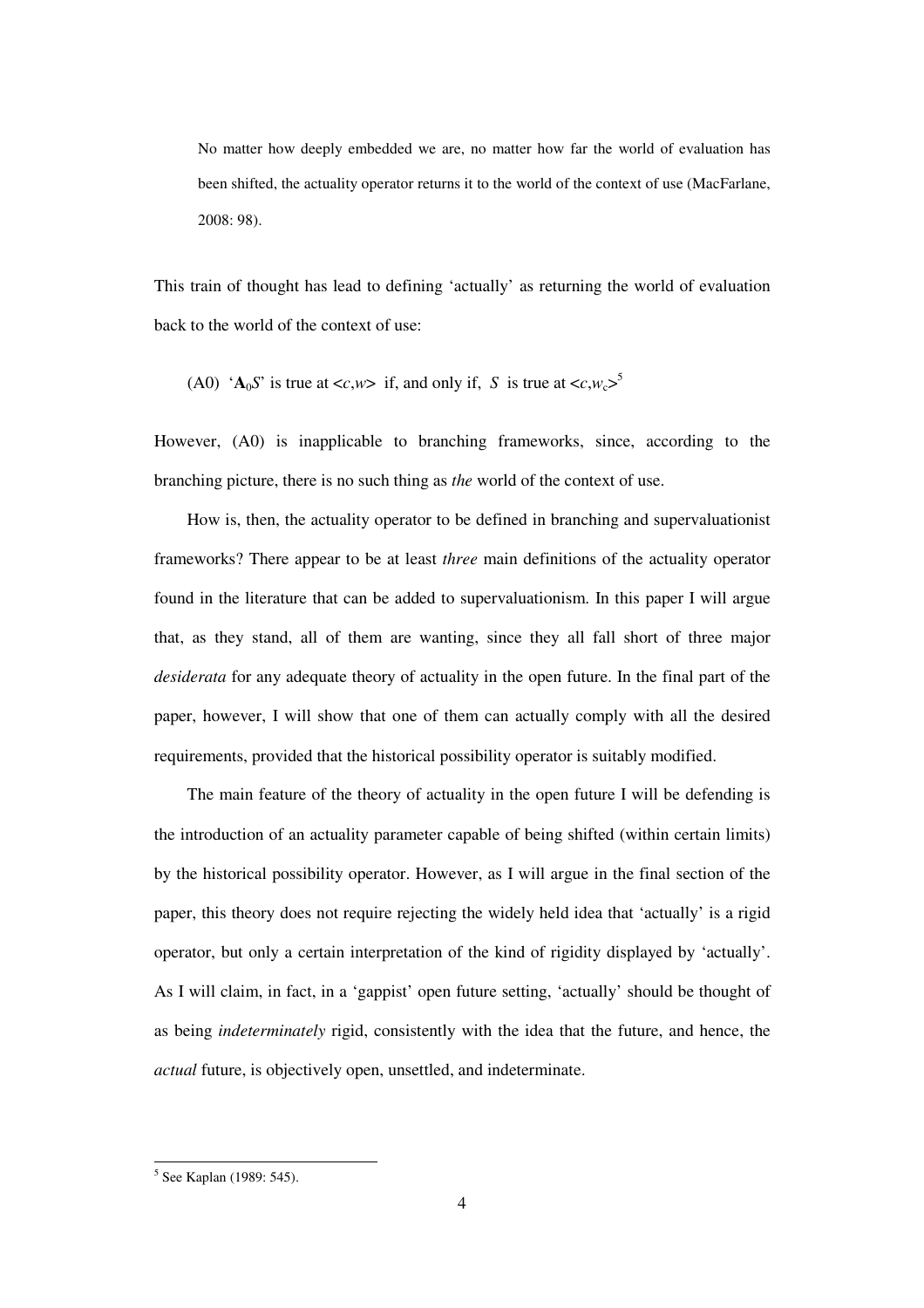There appear to be three main definitions of the actuality operator in the literature that might be added to the supervaluationist theory to accommodate the semantic behaviour of 'actually':

- (A1) ' $\mathbf{A}_1 S$ ' is true at  $\langle c, w \rangle$  if, and only if, for all *w*' overlapping at *c*, *S* is true at  $<$
- (A2)  $\mathbf{A}_2 S'$  is true at  $\langle c, w \rangle$  if, and only if,:
	- (i) *either: w* overlaps at *c* and S is true at  $\langle c, w \rangle$
	- (ii) *or: w* does not overlap at *c* and, for all *w*' overlapping at *c*, *S* is true at  $\langle c, w' \rangle$
- (A3) ' $A_3S$ ' is true at  $\langle c, w, w' \rangle$  (where *w* is the standard world of evaluation, and *w*<sup>'</sup> is the 'actuality parameter') if, and only if, *S* is true at  $\langle c, w', w' \rangle$

*provided that* the notion of sentence-truth at a context is modified as follows:

 (T2) *S* is true at *c* if, and only if, *S* is true at <*c*,*w*,*w*>, for every *w* overlapping at *c*; *S* is false at *c* if, and only if, *S* is false at <*c*,*w*,*w*>, for every *w* overlapping at *c*; otherwise, *S* is neither true nor false at *c*.

 $A_1$  is essentially the first of the two operators defined by Belnap et al. (2001), which is also discussed by MacFarlane (2012). According to (A1), the actuality operator behaves as a universal quantifier over the set of worlds overlapping at the context of use. For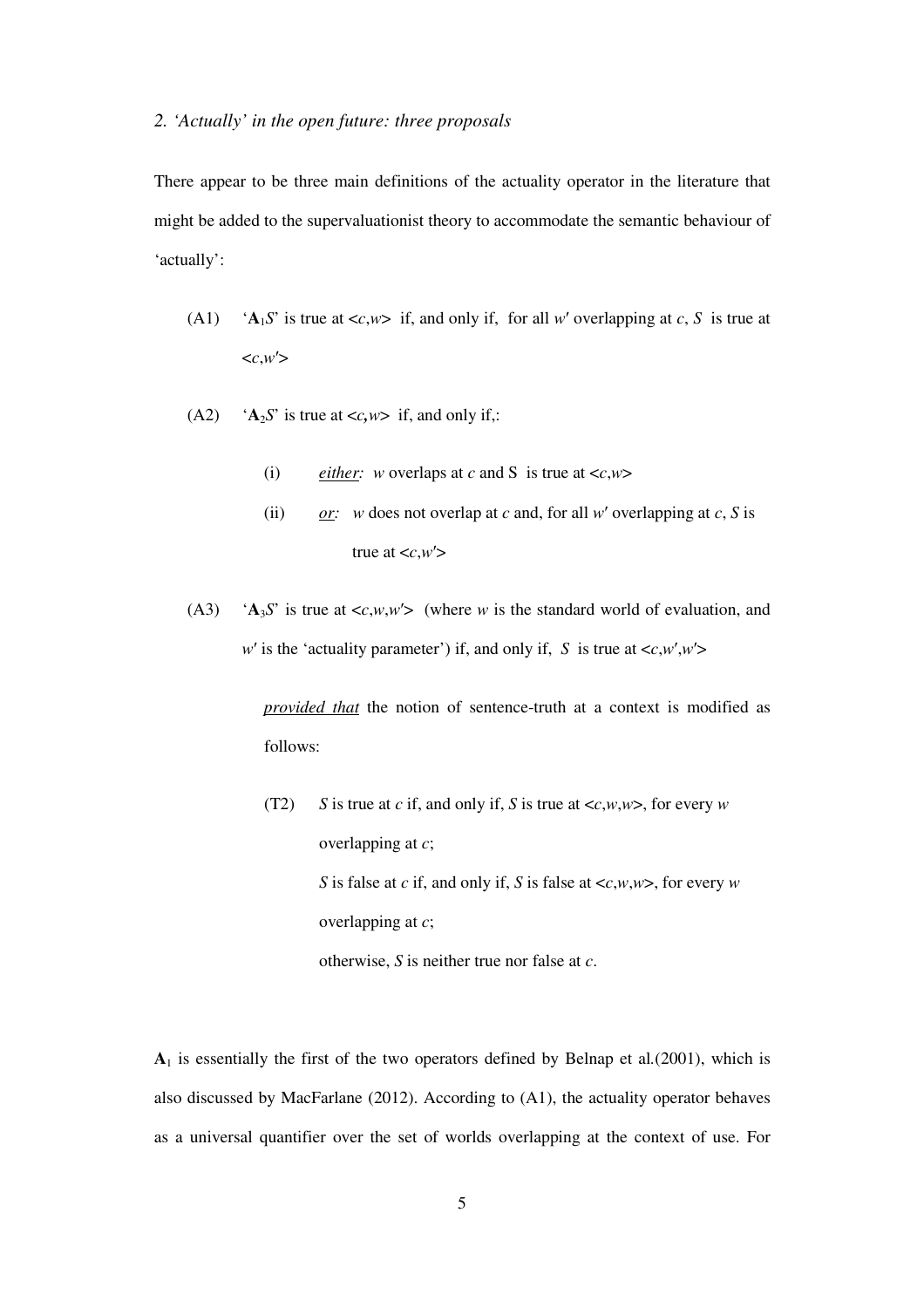every context *c* and time *t*, such that *t* is the time of the context *c*,  $A_1$  is thus logically equivalent to the historical necessity operator  $\ulcorner \Box_t$ .

**A**2 is—*mutatis mutandis*—the second operator defined by Belnap et al*.* (2001) and suggested as a plausible candidate for 'actually' by Dietz and Murzi (forthcoming). When the world of evaluation *w* is a counterfactual world (that is, a world not overlapping at the context of use), it behaves as **A**1. Otherwise, it simply points to *w* itself.

Finally,  $\mathbf{A}_3$  is the operator recently proposed by Loss (2012). In addition to a world of evaluation parameter, (A4) adds an actuality parameter to the points of evaluation, representing the actual world. The actuality operator is thus defined as shifting the world of evaluation to the 'actual' world signalled by the actuality parameter.  $A_3$  requires the definition of sentence-truth to be modified. According to the new definition of sentencetruth at a context, the world of evaluation and the actuality parameter receive the *same* initial value: a world *w* overlapping at the context of use.

## 3. *'Actually' in the open future: Three* desiderata

In order to understand whether one of the actuality operators just reviewed can serve the purpose of accommodating actuality-sentences in the open future, it is necessary to understand what the main *desiderata* of any theory of actuality are in a branching and gappist setting. In this section I will argue that any theory of actuality in the open future must comply at least with *three* main *desiderata*, and that none of the operators proposed above are capable, as they stand, to fit the bill. The first two *desiderata* ('Initial Equivalence', 'Live Shiftiness/Dead Rigidity') appear to have already been noticed and defended in the literature. The third one ('Counterfactual Unsettledness'), although clearly closely tied to the first two, seems to have remained unnoticed until now.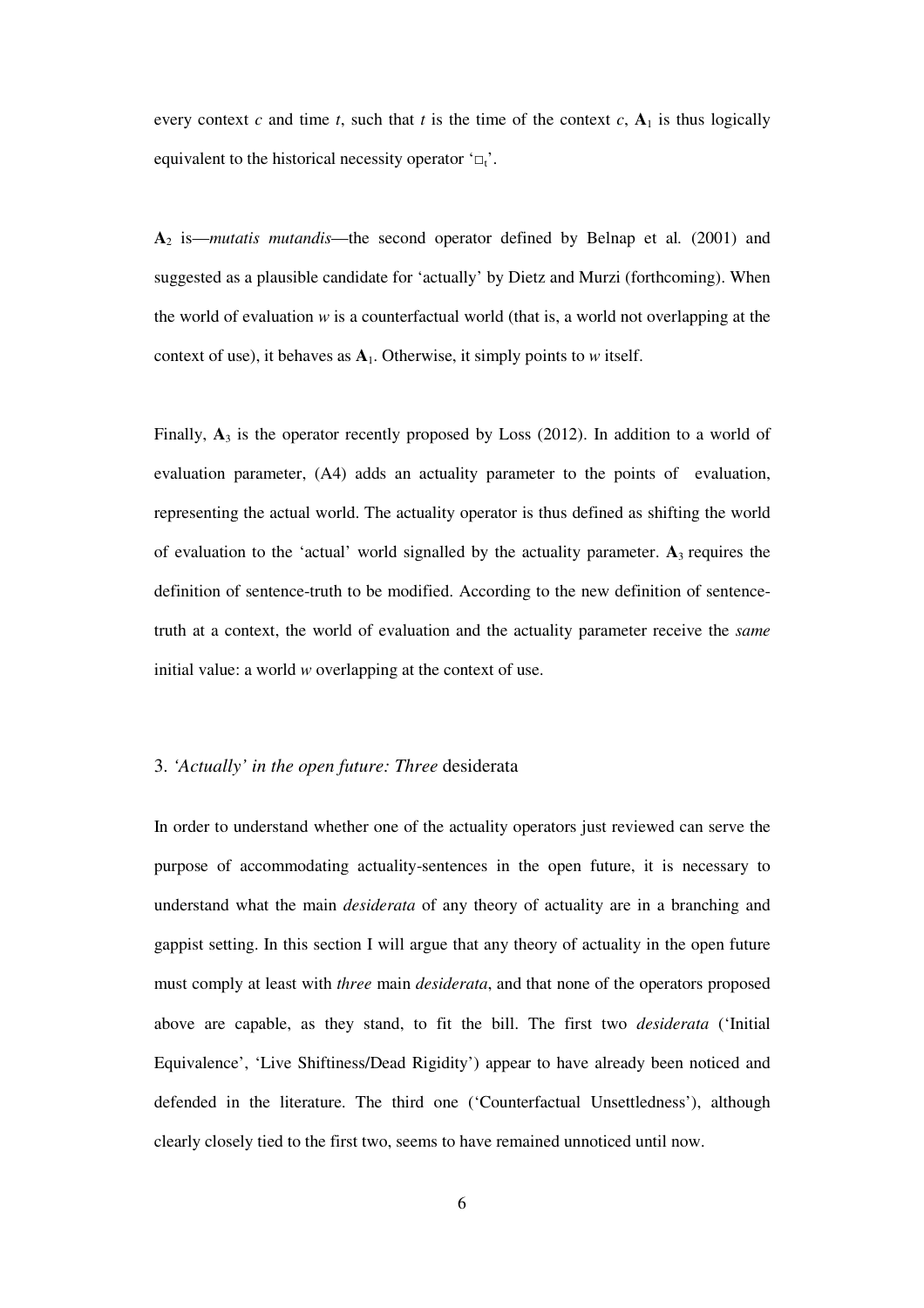3.1. Initial Equivalence

John MacFarlane (2008) has argued that the actuality operator should be intuitively constrained by the principle he calls *Initial Redundancy* 

(IR) An operator  $\bullet$  is *initial redundant* just in case for all sentences  $S$ ,  $\bullet S'$  is true at exactly the same contexts of utterance as *S* (equivalently: each is a logical consequence of the other).

which is, in fact, a principle respected by the operator for non-branching settings defined in (A0). He claims:

If 'Actually:' were not initial-redundant, it might sometimes happen that you could truly utter a sentence *S*, but not 'Actually:*S*' (or perhaps vice versa). But that does not seem to be possible. When you can truly say, 'It will be sunny tomorrow', you can truly say, 'It will actually be sunny tomorrow', and when you can truly say, 'It will actually be sunny tomorrow', you can truly say, 'It will be sunny tomorrow'. (MacFarlane, 2008: 98)

It seems indeed highly plausible that any possible account of 'actually' should at least comply with *Initial Redundancy*. However, as argued by Loss (2012) and as suggested by Carpintero (forthcoming), it appears that 'actually' should be constrained by the stronger principle of *Initial Equivalence*, according to which:

(IE) An operator ● is *initial equivalent* just in case for all sentences *S* and contexts *c*, *S* is true/false/neither-true-nor-false at a context c if, and only if, '●S' is true/false/neither-true-nor-false at *c*.

Consider, in fact,  $\mathbf{A}_1$ . According to (A1), supposing that the future is now open as to whether it will be sunny tomorrow,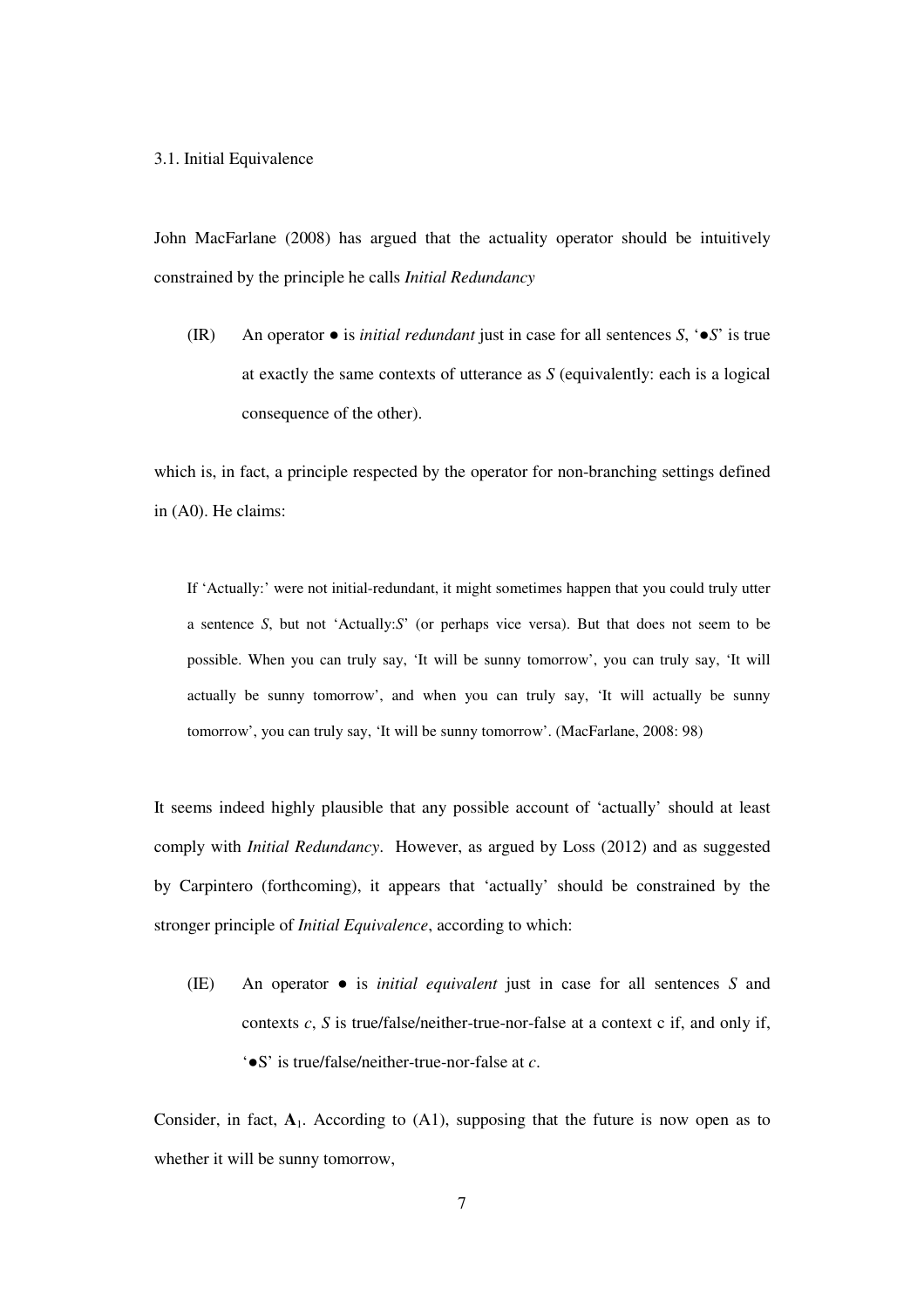(2) It will be sunny tomorrow

is *neither true nor false*. However,

(3) It will actually be sunny tomorrow

is *false*, and, hence

(4) It is not the case that it will actually be sunny tomorrow ~**A***Sunny*(*tomorrow*)

is *true*. It follows that, if (A1) were the correct definition of 'actually', we would be allowed to truly say intuitively odd things like

(5) It is unsettled whether it will be sunny tomorrow, although it is not the case that it actually will be

*Initial Equivalence* seems thus an intuitively plausible principle constraining the actuality operator in a branching setting. Therefore, **A**1 must be rejected.

## 3.2. Live Shiftiness/Dead Rigidity

Consider the following sentences:

- (6) Yesterday it was still possible that the weather today would be different than it actually would be
- (7) It is still possible that the weather tomorrow will be different than it actually will be.

As noted by Dietz and Murzi (forthcoming), while (6) is intuitively true, under the assumption that yesterday the future was open as to how the weather would be today, (7) strikes as intuitively false: it is *now impossible* that the weather tomorrow will be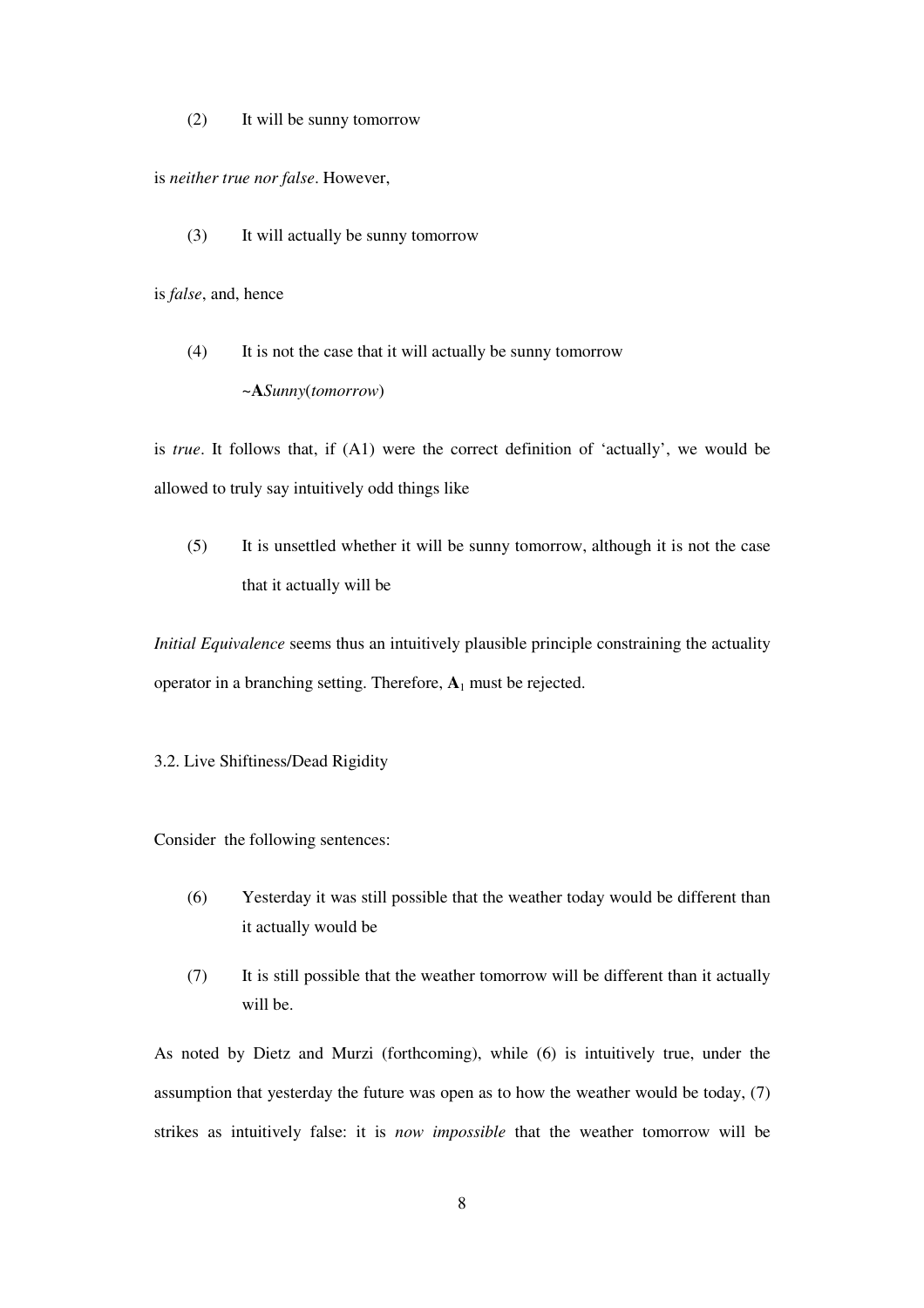different than it actually will be.<sup>6</sup> The falsity of  $(7)$  appears to be best explained by saying that in no possible future  $f$  such that the weather tomorrow is different than it is in  $f$ , while the truth of (6) seems to intuitively depend on the fact that there *was* a live possibility *g,* differing from the circumstances  $h$  that currently obtain, such that the weather in  $g$  is different than the weather *in h*. While in a counterfactual situation 'actually' clearly behaves in a branching framework as it behaves in non-branching ones, that is (somehow) returning the world of evaluation to the context of use, when the situation is presently possible (when it is a 'live' possibility), 'actually' appears to be redundant *tout-court*, so to speak, pointing to the very world of evaluation under consideration. In other words, while when live possibilities are concerned, the referent of 'actually' appears to *shift* with the world of evaluation, when counterfactual scenarios are concerned, 'actually' appears instead to *rigidly* point back to the actual context.

I will call this second feature of the actuality operator (according to which it behaves *shiftily* with respect to 'live' possibilities, and *rigidly* with respect to 'dead' ones), *Live Shiftiness/Dead Rigidity.*

The accommodation of *Live Shiftiness/Dead Rigidity* is the second *desideratum* for a theory of actuality in a branching setting. Notice that *Live Shiftiness/Dead Rigidity* entails the validity of the following formula:

$$
(8) \qquad \Box_{\text{now}} (p \leftrightarrow \mathbf{A} p)^7
$$

 $\ddot{\phantom{a}}$ 

<sup>6</sup> In this framework none of the possible futures is marked as *the* actual future. Given this assumption, the falsehood of (7) appears to intuitively follow. One might argue, however, that if there were a 'thin red line' in the open future (see Belnap and Green, 1994, and Belnap et al. 2001), then (7) would be true since, in that case, there would be a fact of the matter as to which is the actual future, and, being the future open, it would be now-possible for the future to be different than it actually will be. A comparison between these two conceptions of the open future is, however, beyond the scope of this paper.

<sup>&</sup>lt;sup>7</sup> By the very definition of the historical possibility operator, ' $\Box_{now}$ ' behaves as an universal quantifier over the worlds overlapping at the context of use or, in other words, over all the *live* possibilities, By *Live Shiftiness* we have when the world of evaluation *w* is a live possibility, then 'actually' refers to *w* itself. Hence, it is true with respect to every live possibility *w* that *p* is the case if, and only if, 'actually, *p*' is the case. Therefore, 'it is now settled that  $p$  if, and only if, actually  $p'$  must be valid.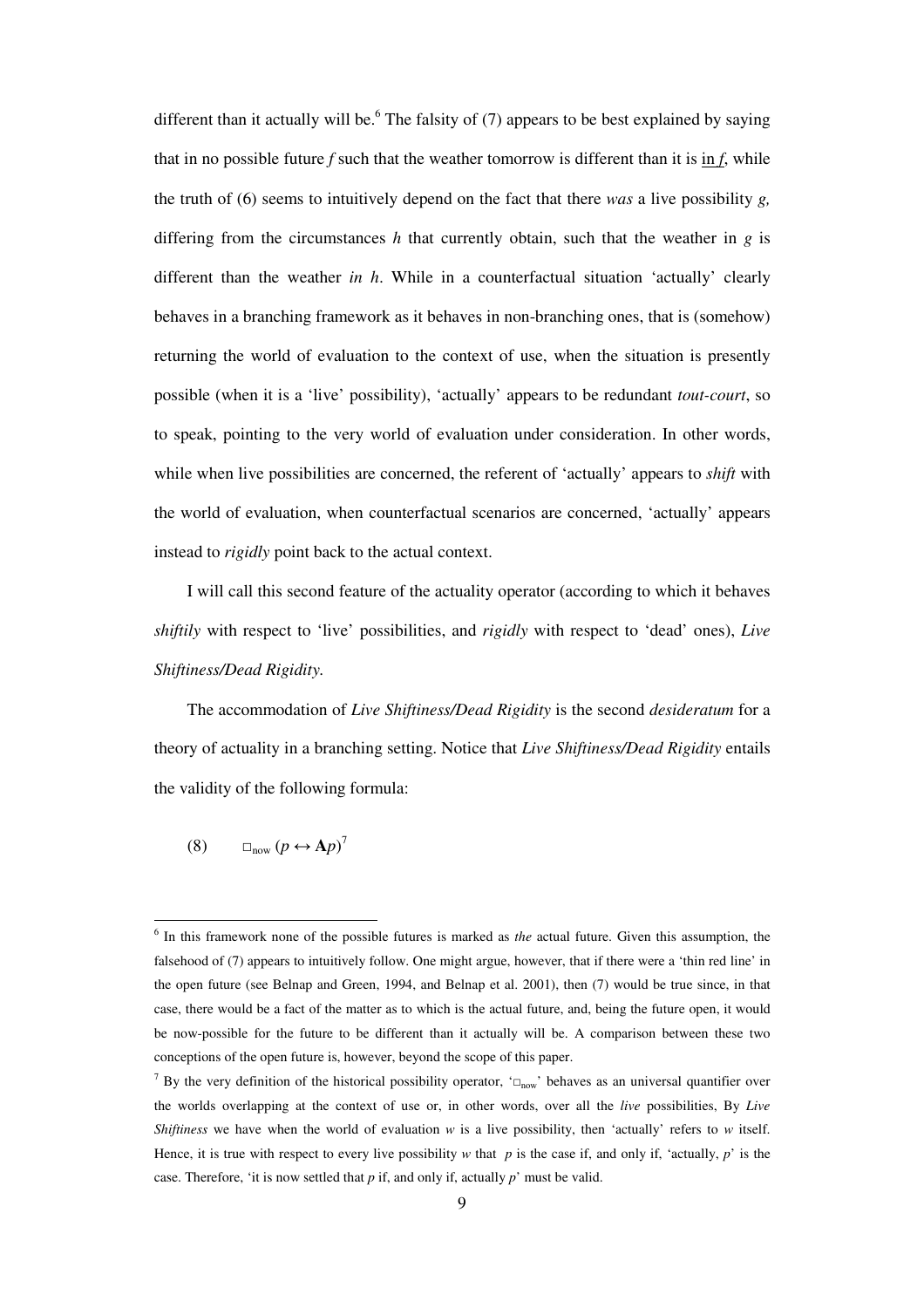However, it is easy to observe that  $A_1$  and  $A_3$  make (8) invalid. Suppose in fact that p is a future-contingent proposition. In this case, according to (A1) it is true to say today

$$
(9) \qquad \lozenge_{\text{now}} (p \& \sim \mathbf{A}_1 p)^8
$$

while, according to (A3) it is true today that

(10) 
$$
\Diamond_{\text{now}}(p \& \sim \mathbf{A}_3 p) \vee \Diamond_{\text{now}}(\sim p \& \mathbf{A}_3 p)^9
$$

Therefore, both  $A_1$  and  $A_3$  must be rejected as plausible candidates for 'actually' in a branching setting.

#### 3.3. Counterfactual Unsettledness

 $\overline{a}$ 

We still have  $A_2$  as a possible candidate for a correct definition of 'actually'. Consider, however, the following scenario:

PLANE CRASH: A plane transporting all and only the American athletes who will participate in the forthcoming Olympic games has a problem while flying from New York to London. There is a moment (at time *T*) in which the plane could crash. However, thanks to the pilot, all the persons on board arrive in London safe and sound.

 $^8$  If *p* is a future-contingent proposition, then in some, but not all, possible futures *p* is the case. Therefore,  $A_1$ being an universal quantifier over all possible worlds, ' $A_1p$ ' is false, and hence ' $\sim A_1p$ ' is true with respect to every world overlapping at the context of use, and thus also with respect to those worlds in which *p* is true (which are the worlds making ' $\Diamond_p$ ' true with respect to the present context).

<sup>9</sup> According to the definition of sentence-truth at a context required by (A3), a sentence *S* is true with respect to a context *c* if, and only if, *S* is true with respect to every point of evaluation <*c*,*w*,*w*>, where *w* is a world overlapping at  $c$ . On the other hand,  $\mathbf{A}_3$  is defined as returning the world of evaluation back to the actuality parameter. Therefore, if *w* is a *p*-world, then ' $\Diamond_{\text{now}}(\neg p \& \mathbf{A}_3 p)$ ' is true at <*c*,*w*,*w*>, because—being *p* a futurecontingent proposition—there is a ~*p*-world *w'* overlapping with *w* up until the present moment such that '(~*p* &  $\mathbf{A}_3 p$ )' is true at  $\langle c, w', w \rangle$ . On the other hand, if *w* is a ~*p*-world, then  $\langle \delta_{\text{now}}(p \& \sim \mathbf{A}_3 p) \rangle$ ' is true at  $\langle c, w, w \rangle$ , because—being *p* a future-contingent proposition—there is a *p*-world *w*ʹ overlapping with *w* up until the present moment such that '( $\neg p \& A_3 p$ )' is true at  $\langle c, w', w \rangle$ . Therefore, for every world *w* overlapping at *c*,  $\langle \phi_{\text{now}}(p \& \neg \mathbf{A}_3 p) \lor \phi_{\text{now}}(\neg p \& \mathbf{A}_3 p) \rangle$  is true with respect to  $\langle c, w, w \rangle$ , and hence, with respect to *c*.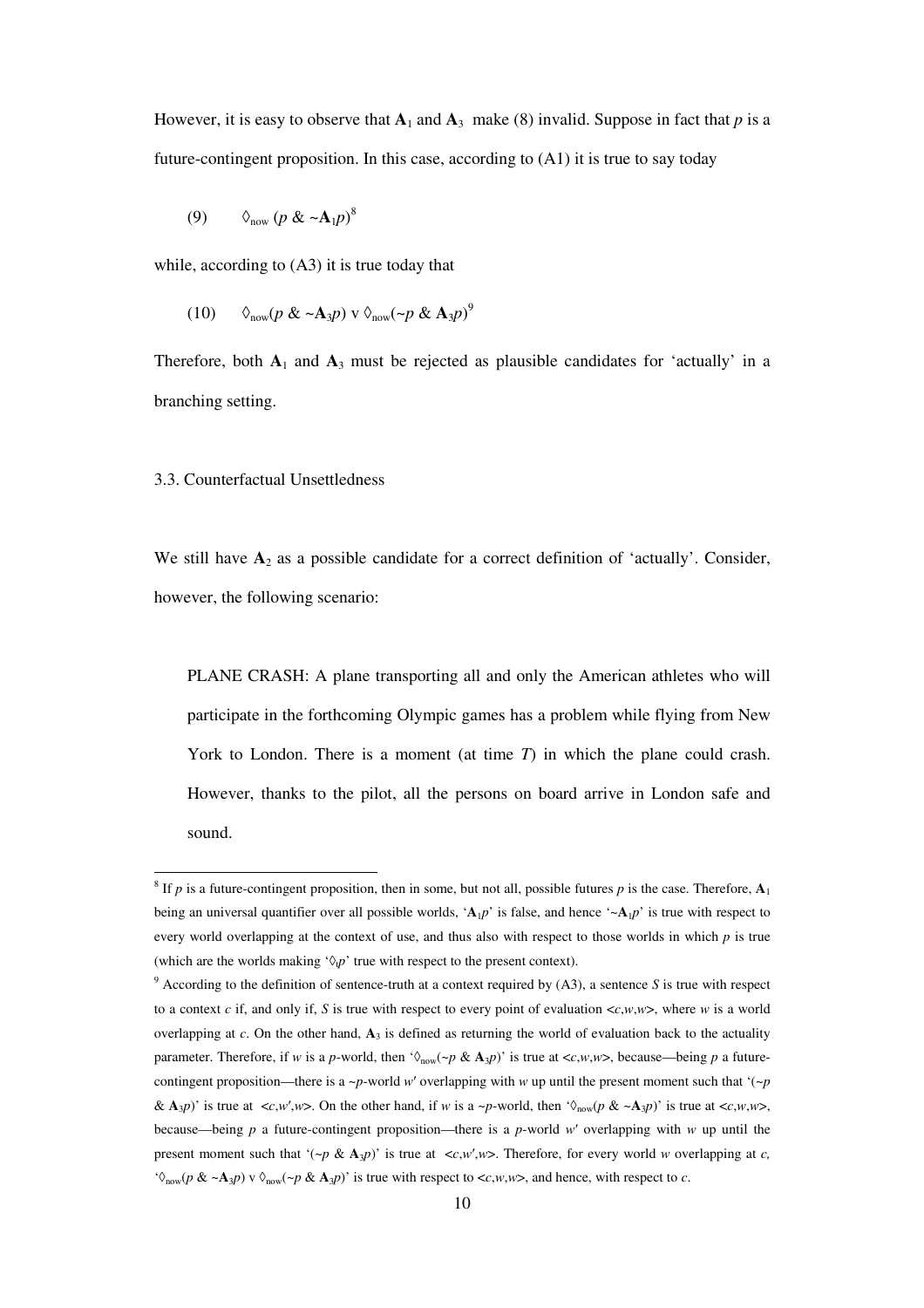Suppose that after the plane has arrived in London, someone—perhaps an American, very optimistic about the outcome of the Olympic games—utters:

(11) All those who will actually win a gold medal could have died together in a plane crash

$$
\exists t (t < t_{\rm c} \& \Diamond_{\rm t} \forall x \ (A \, Wx \rightarrow Dx))
$$

(where  $\leq$ ' stands for  $\leq$ '...is earlier than...' and  $\leq t_c$ ' is the time of the context of utterance). How should her utterance be evaluated? We can suppose that in this scenario the future is objectively open as to which country will win which gold medals in the forthcoming Olympic games. Therefore, of no individual *i* the following is now true

(12) *i* will actually win a gold medal in the forthcoming Olympic games

#### **A***Wi*

Nevertheless, supposing that it is now settled that the Olympic games will take place, the following appears to be intuitively true:

(13) Someone will actually win a gold medal in the forthcoming Olympic games

#### ∃*x***A***Wx*

It appears, therefore, that (11) should be assessed as neither true nor false. On the one hand, the truth-value of (11) depends on whether USA will actually win all the gold medals in the forthcoming Olympics; on the other, it is presently unsettled whether USA will actually win all the gold medals. However, if this train of thought is on the right track, also **A**2 must be rejected, since it makes (11) true. As a matter of fact, let *c* be the present context, and *v* the counterfactual world in which the plane crash occurs. Since *v*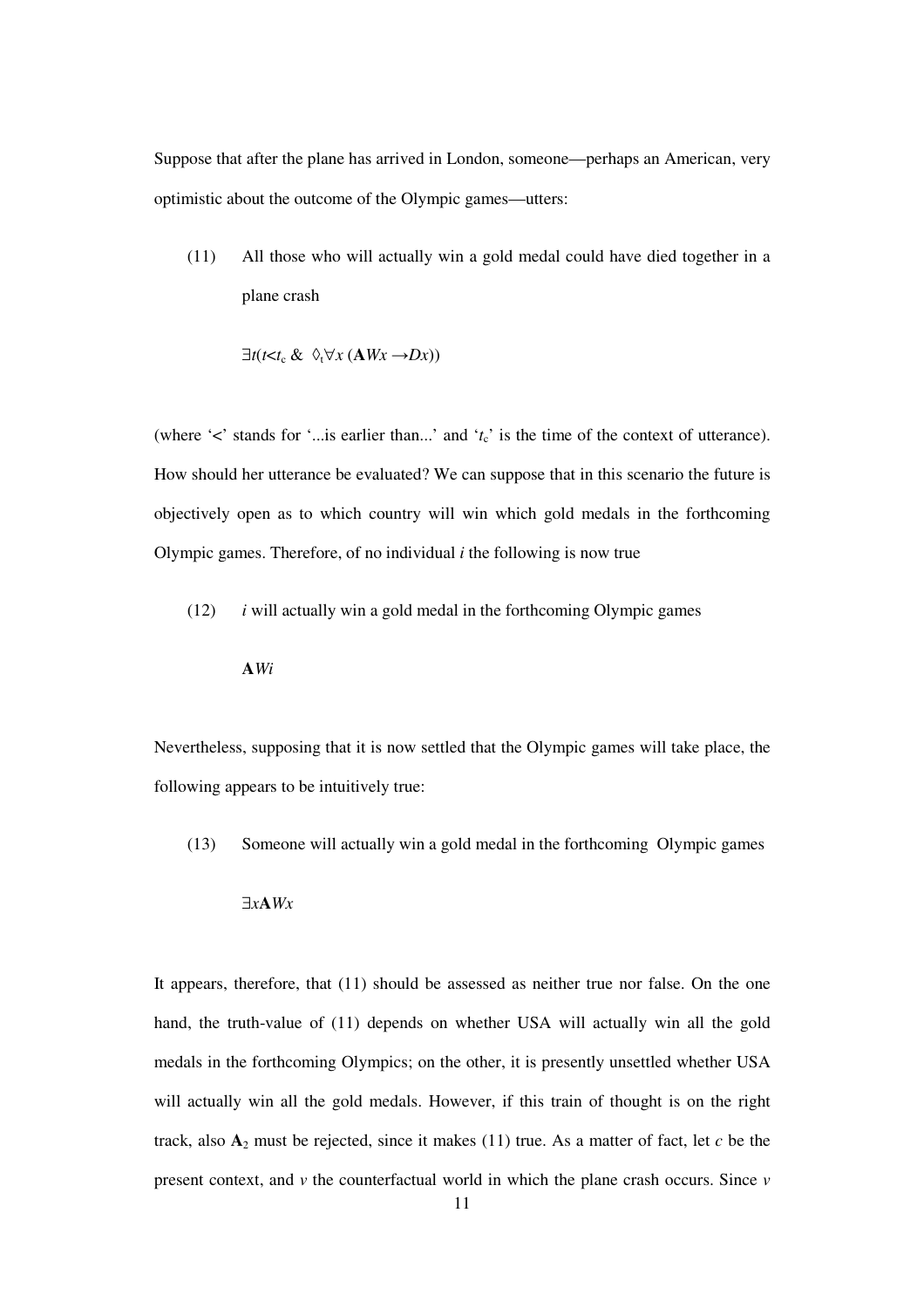does not overlap at *c* the behaviour of  $A_2$  with respect to the point of evaluation  $\langle c, v \rangle$  is that of universally quantifying over *all* the worlds overlapping at *c*. However, there is no *x* such that *x* will win a gold medal in all possible futures of *c* (the outcome of the Olympic games is, in fact, still unsettled). Therefore, according to (A2), (11) is (vacuously) *true* at  $c$  (since for every individual  $i$  the antecedent of the conditional in (11) is false).

The general idea behind PLANE CRASH is the following. In an open future setting it is the very identity of the actual future that appears to be indeterminate (a thought that we have observed to be behind *Initial Equivalence* and *Live Shiftiness*). However, this kind of indeterminacy, if taken seriously, must seep, as it were, also into *counterfactual* scenarios. As a matter of fact, in both branching and non-branching settings, the introduction of an actuality operator in the object-language is called for, among other things, in order to be able to check, so to speak, if there is some counterfactual scenario *w* in which all the x that are actually  $F$  are together  $G$  in  $w$ . In an open future setting, however, it can be *unsettled* which are the *x*s that are actually *F*. Therefore, even if there is a counterfactual world *w* such that there is some *x* that is *G*, since it is unsettled which set of individuals is the set of individuals that are actually  $F$ , it follows that it is also unsettled whether *w* is a scenario in which all the people that are actually *F* are *G*. In the plane crash scenario, for instance,  $\nu$  is the possible world in which all the Americans athletes die together in a plane crash. Since it is unsettled whether all the gold medals in the forthcoming Olympic games will be won by American athletes, it follows that it is also unsettled whether  $\nu$  is the counterfactual scenario in which it is true that all those who will actually win a gold medal die together in the plane crash.

The problem with  $A_2$  is, therefore, that, while **actuality**<sub>2</sub>-sentences can indeed be 'actually unsettled', they are nevertheless *always* 'counterfactually settled'. In fact, according to (A2), when the world of evaluation is a *dead* possibility, then the actuality operator behaves as a universal quantifier over the set  $W(c)$  of all the worlds overlapping at the context of use *c*, rendering thus, matters of actuality with respect to counterfactual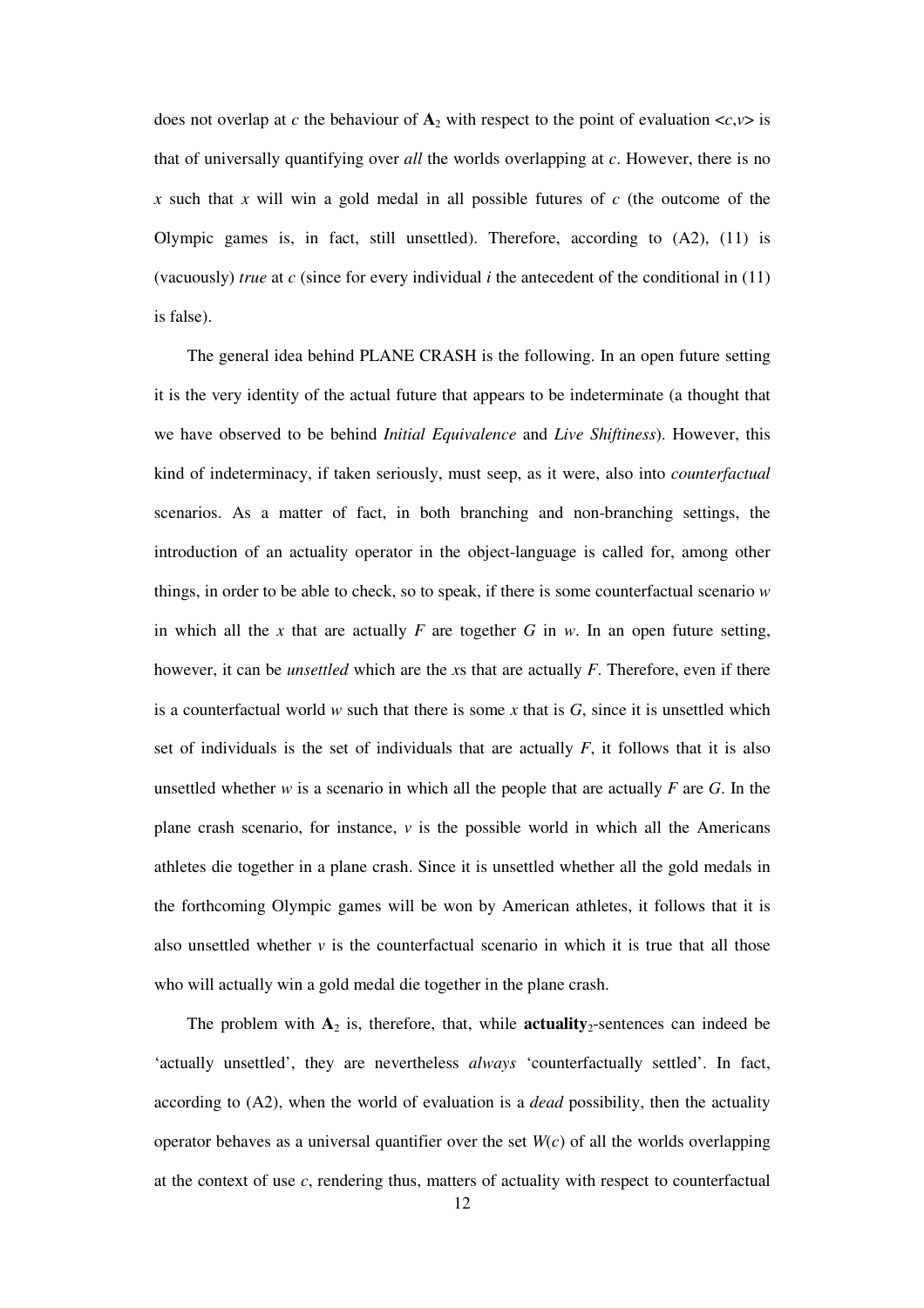worlds all-or-nothing issues. Therefore, (A2) predicts there to be no kind of *Counterfactual Unsettledness* for what concerns actuality, and must, thus, be rejected.

## *4. Shiftable actuality*

All the operators presented in section 2 must be rejected, as they stand, as not capable of meeting what appear to be the three main *desiderata* for 'actually' in an open future setting. Among them, **A**3 has been rejected as not complying with *Live Shiftiness*. However, it is possible to show that its falling short of *Live Shiftiness* is due to an incorrect definition of the historical possibility operator  $\Diamond_t$ . As a matter of fact, in order to make **A**3 comply with all the three *desiderata* reviewed above, it is sufficient to define the operator 'it is possible at *t* that' as capable, within certain limits, of shifting *also* the actuality parameter, as follows ( $W(c)$ ) is the set of worlds overlapping at *c*, or, in other words, the set of live possibilities with respect to *c*):

( $\Diamond$ 2)  $\Diamond$ <sub>t</sub>S' is true at <*c*,*w*,*v*> if, and only if, there is a world *u* and a world *z* such that: (i) *u* overlaps with *w* at *t*, (ii) *S* is true at  $\langle c, u, z \rangle$  and (iii)

*either*: *u* belongs to  $W(c)$  and  $z=u$ 

*or*: *u* does not belong to  $W(c)$  and  $z=v$ 

From  $(\Diamond 2)$  and the definition of sentence-truth given in  $(T2)$  (requiring the world of evaluation and the actuality parameter to be initialized by the context of use as the same *live* possible world), it follows that the general behaviour of the historical possibility operator is the following:

( $\Diamond$ <sub>t</sub>) When  $\Diamond$ <sub>t</sub> shifts the world of evaluation to a *live* possible world *w*, then it *shifts* also the actuality parameter to *w*; when  $\Diamond_t$  shifts the world of evaluation to a *counterfactual* possible world *w'*,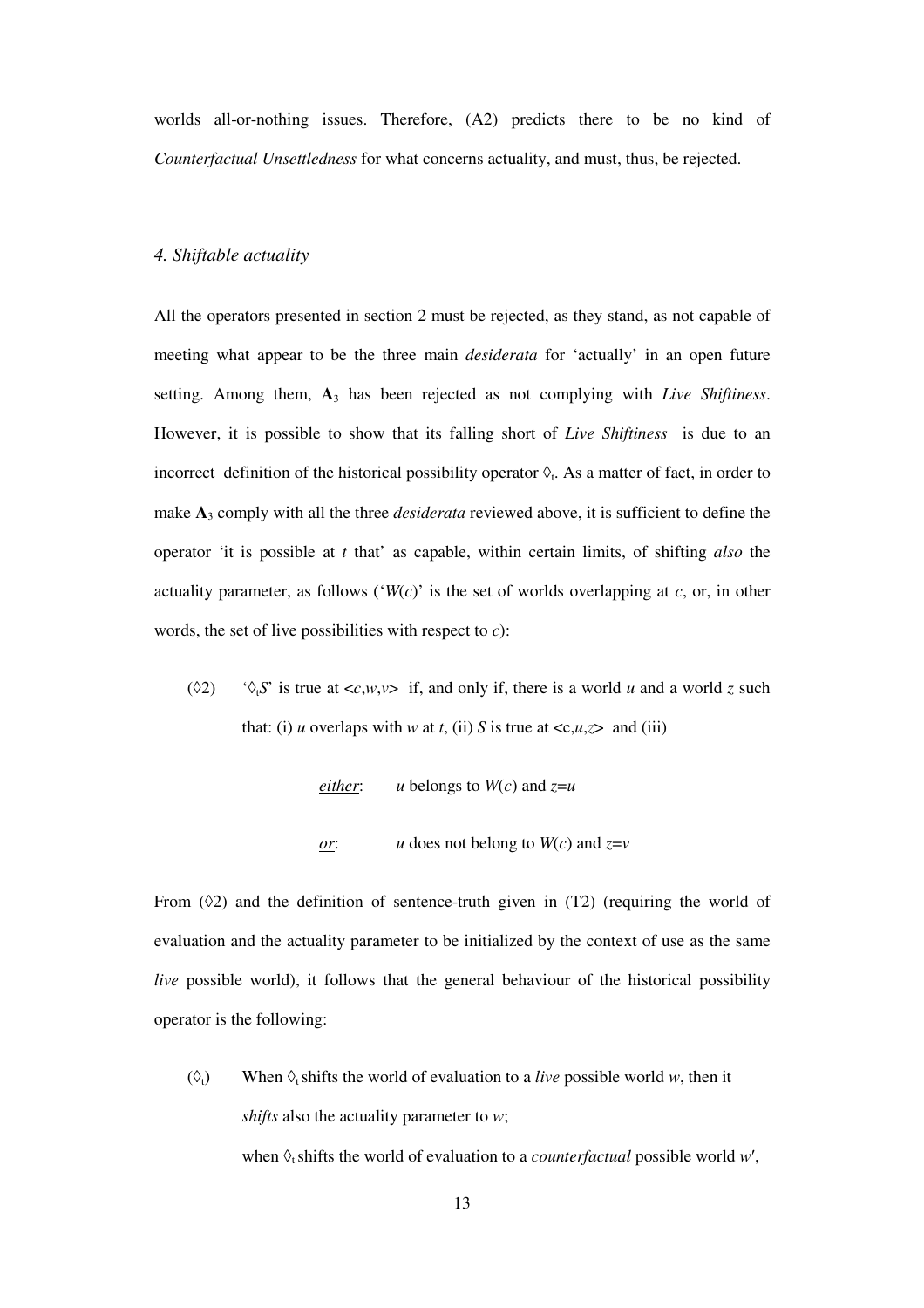then the actuality parameter is *not* shifted, and keeps its (pre-shift) value of a *live* possible world.

It is easy to prove that, if the historical possibility operator is defined as in  $(82)$ , and the notion of sentence truth at a context is defined as in  $(T2)$ , then  $\mathbf{A}_3$  meets all the relevant *desiderata* for 'actually' in a gappist open future setting:

*Initial equivalence*: Given (A3), *Initial Equivalence* is guaranteed by the fact that (by T2) the context of use initializes both the world parameter and the actuality parameter, assigning to them the same value. Therefore, we have that:

(i) if  $^{\circ}$ **A**<sub>3</sub>*S*' is true(/false) in *c*, then (by T2)  $^{\circ}$ **A**<sub>3</sub>*S*' is true(/false) in every point  $\langle c, w, w \rangle$  such that *w* is a world overlapping at *c*; therefore, (by A3) also *S* is true(/false) in every such point, making thus (by T2) *S* true in *c*;

(ii) if *S* is true(*false*) in *c*, then (by T2) *S* is true(*false*) in every point  $\langle c, w, w \rangle$ such that *w* is a world overlapping at *c*; therefore, (by A3) also ' $A_3S$ ' is true(/false) in every such point, making thus (by T2)  $A_3S'$  true in *c*.

(iii) if  $A_3S'$  is neither true nor false in *c*, then, by (T2) it is true only in some worlds overlapping at *c*. By (A3), it follows that also *S* is true only in some worlds overlapping at *c*, and, hence, by (T2), that it is neither true nor false at *c*.

(iv) if *S* is neither true nor false in *c*, then, by  $(T2)$  it is true only in some worlds overlapping at *c*. By (A3), it follows that also ' $A_3S$ ' is true only in some worlds overlapping at *c*, and, hence, by (T2), that it is also neither true nor false at *c*. QED

*Live Shiftiness/Dead Rigidity*: By  $(\Diamond_t)$ , we have the following: when  $\Diamond_t$  shifts the world of evaluation to a *live* possible world *w*, then it shifts also the actuality parameter to *w*; when  $\Diamond$ <sub>i</sub> shifts the world of evaluation to a *counterfactual* possible world *w*, then the actuality parameter is not shifted, and retains its (pre-shift) value. However, we have by (T2) that the first value of the actuality parameter (that is, the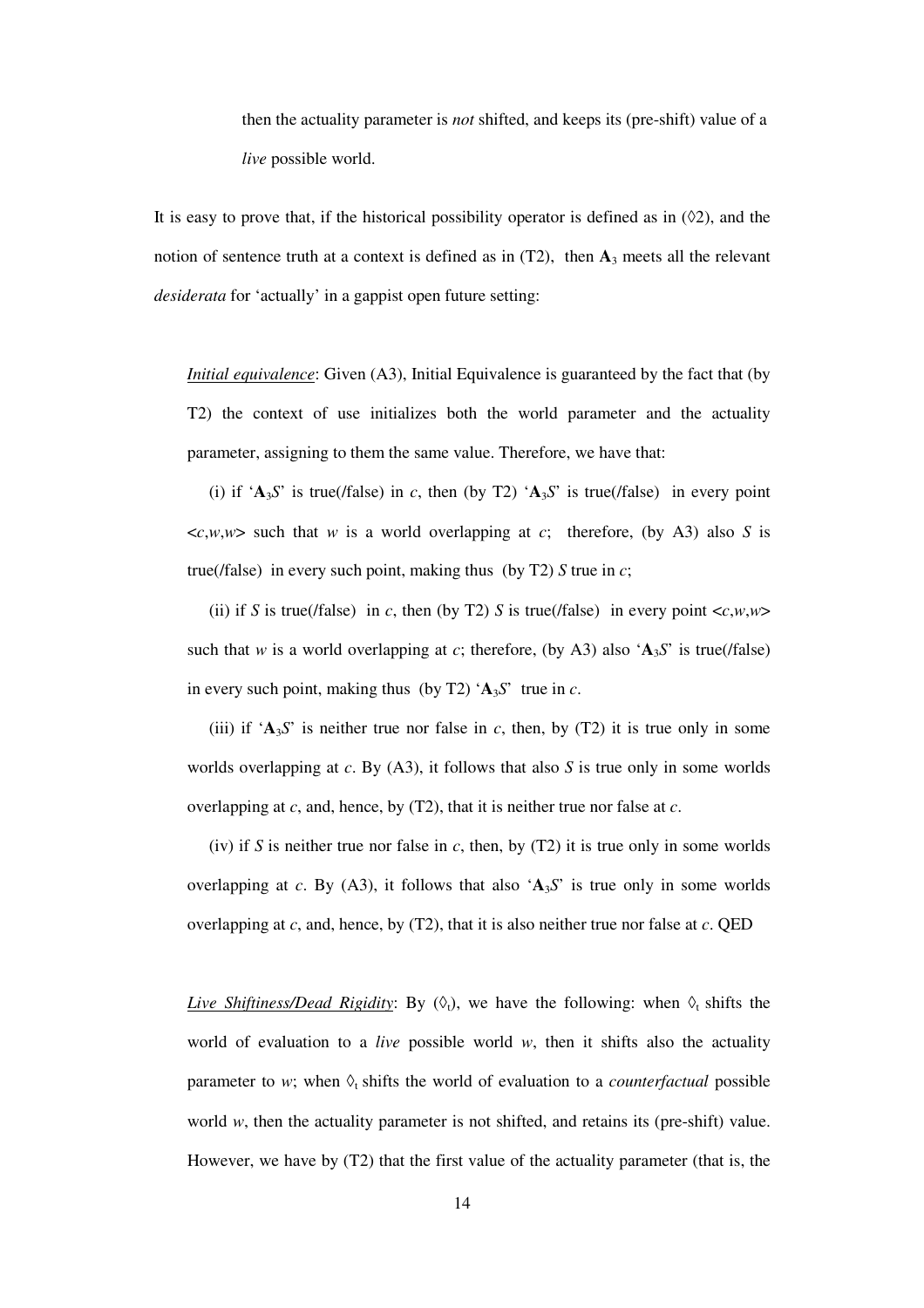value preceding any possible shift effected by the historical possibility operator) is always that of a world overlapping at *c*. Therefore, whenever the world of evaluation is a live possible world *w*, the actuality parameter will *also* be *w* and, therefore, the actuality operator will be redundant *tout-court*, so to speak. If, on the other hand, the world of evaluation is shifted by  $\Diamond_t$  to a counterfactual world *w'*, since ' $\Diamond_t$ ' can never shift the actuality parameter to a counterfactual world, and the first value of the actuality parameter is guaranteed by (T2) to be that of a world overlapping at *c*, the actuality parameter will surely be a world overlapping at the context of use. QED

## *Counterfactual Unsettledness*: ( $\Diamond$ 2), (A3) and (T2) make

(11) All those who will actually win a gold medal could have died together in a plane crash

$$
\exists t (t < t_{\rm c} \& \Diamond_{\rm t} \forall x (\mathbf{A}_3 W x \rightarrow D x))
$$

neither true nor false in *c*. Let *v* be the counterfactual world in which the plane crash occurs. For every point of evaluation  $\langle c, w, w \rangle$  such that *w* is a world overlapping at  $c$ , (11) is true with respect to  $\langle c, w, w \rangle$  if, and only if, there is a world *w*' overlapping with  $w$  up to some time  $t$  earlier than  $t_c$ , such that

$$
(14) \qquad \forall x (\mathbf{A}_4 W x \rightarrow Dx)
$$

is true with respect to  $\langle c, w', w \rangle$ . Since with respect to every world overlapping at *c* the set of those who will **actually**<sub>3</sub> win a gold medal is non-empty—and so  $(14)$ cannot be vacuously true—a necessary condition for (14) to be true in  $\langle c, w', w \rangle$  is that  $w'$  be identical to  $v$ , that is the world in which the plane crash occurs. However, (14) is true only with respect to those points  $\langle c, v, w \rangle$  such that *w*—the actuality parameter—is a world in which all gold medals get won by USA athletes. But only in some worlds *w* overlapping at *c* USA win all the gold medals. By (A3), (14) is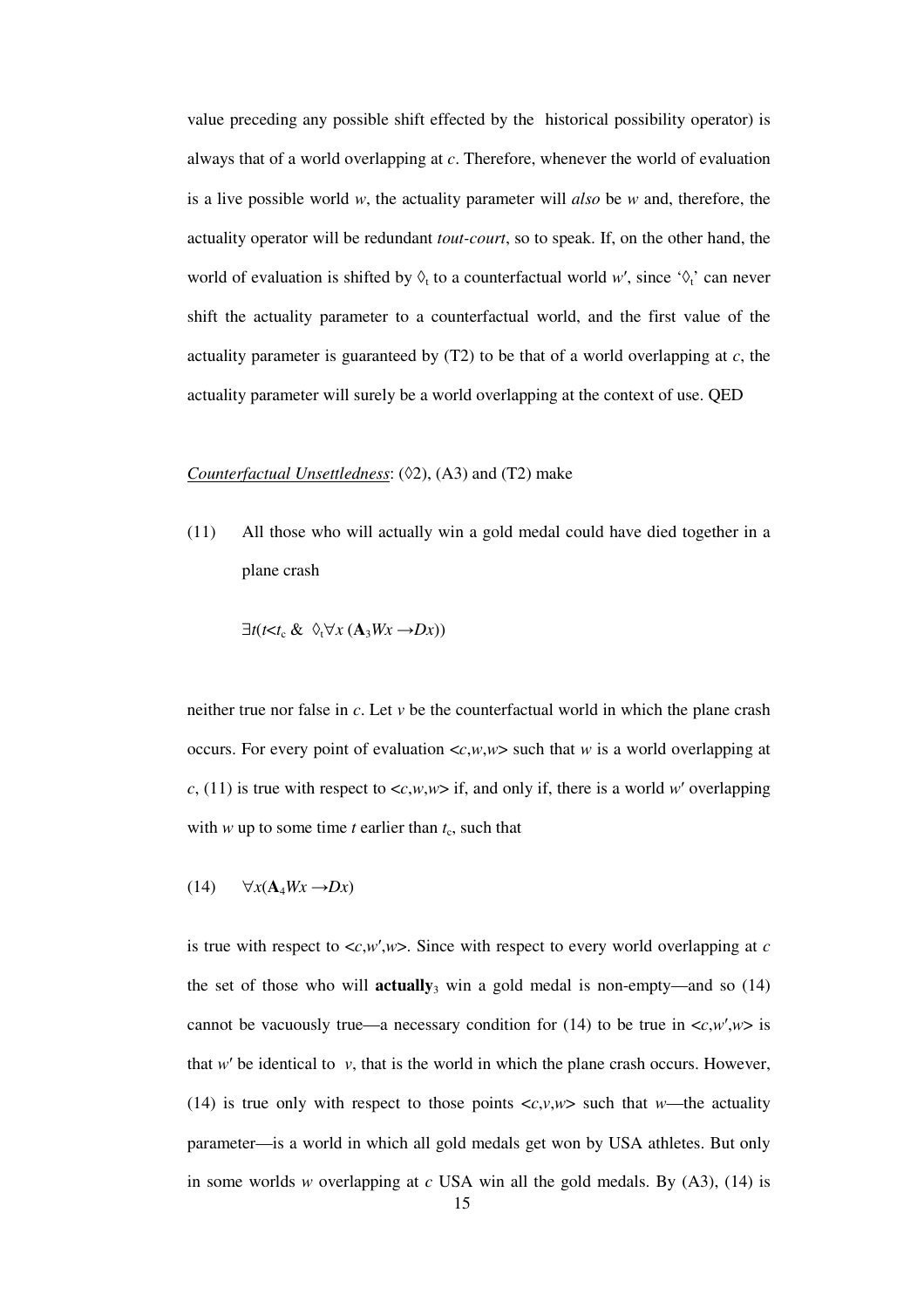thus true only in some of the points of evaluation  $\langle c, v, w \rangle$  such that *w* is a world overlapping at *c*, and, therefore, by  $(82)$ ,  $(11)$  is true only in some of the points of evaluation  $\langle c, w, w \rangle$  such that *w* is a world overlapping at *c*. Therefore, we have—by (T2)—that (11) is neither true nor false in *c*. QED

# *5. 'Actually' as indeterminately rigid*

The limited shiftability of the actuality parameter dictated by  $(82)$  appears not only to be perfectly consistent with our intuitions about *Live shiftiness/Dead Rigidity* in a branching framework, but also with the very general nature of actuality in a gappist open future framework. As a matter of fact, while in such a setting it is, in some sense, true to say that there is no such thing as *the* actual world of a context of use *c*, a branching model for the open future appears to be more accurately described by saying that, given that the future is open, unsettled, and indeterminate, then it is *eo ipso* open, unsettled and indeterminate which is the *actual* world, among all the worlds overlapping at the context of use. Therefore, it is, in some relevant sense, also true in the theory presented in this paper that the actuality operator *rigidly* points back to the actual world of the context of use. As a matter of fact, it is true also in this framework that 'no matter how deeply embedded we are, no matter how far the world of evaluation has been shifted, the actuality operator returns it to the world of the context of use' (MacFarlane, 2008: 98). However, since it is unsettled *which* is the actual world, then of no world *w* overlapping at the context of use it is settled that *it* is the actual world, and, hence, there is no world *w* overlapping at the context of use such that 'actually' *always* refers to *w*.

 Therefore, both in branching and non-branching framework 'actually' is thus a *rigid* operator, since in both cases it *always* points back to the context of use. However, while in non-branching frameworks, being the identity of the actual world settled and determinate (and, therefore, there being a world *w* such that 'actually' always points back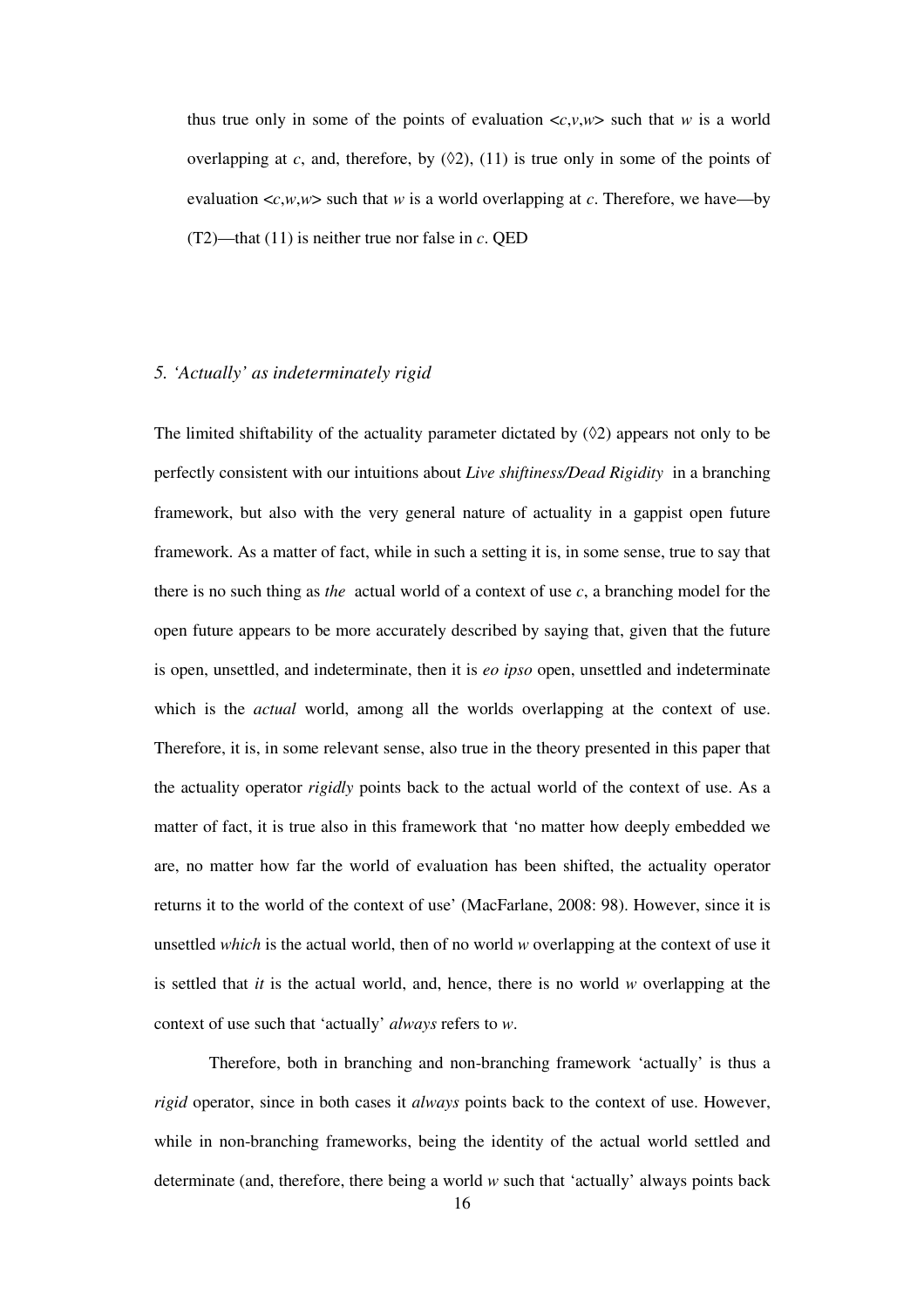to it), 'actually' is *determinately rigid*, in a branching and gappist framework, it being indeterminate which is the actual world, 'actually' is *indeterminately rigid*: rigidly pointing back to the context of use, without there being any world *w* such that it is settled and determinate that *it* is *the* actual world of the context.

The theory of actuality I have defended in this paper appears thus not only to meet the three main intuitive *desiderata* of any theory for 'actually' in a non-bivalent open future setting, but also to comply with the kind of rigidity 'actually' is traditionally associated with. What remain to be investigated are the broad philosophical implications that this theory might have in the debate on the open future. However, given the limited aim of this paper, this question must be left for a (possibly actual) future occasion.<sup>10</sup>

> *University of Nottingham Nottingham NG7 2RD, UK apxrl2@nottingham.ac.uk*

### *References*

 $\overline{a}$ 

- Belnap, N. and M. Green, M. 1994. Indeterminism and the thin red-line. *Philosophical Perspective*s 8: 365–388.
- Belnap, N., Perloff, M. and M. Xu. 2001. *Facing the future: Agents and choices in our indeterminist world*. Oxford: Oxford University Press.
- Belnap, N. 2009. Truth values, neither-true-nor-false, and supervaluations, *Studia Logica* 91: 305–334.
- Carpintero, M. G. forthcoming. Relativism, the open future, and propositional truth, in F. Correia, A. Iacona, (eds.), *Around the Tree*, Synthese Library.

<sup>&</sup>lt;sup>10</sup> An earlier draft of this paper was presented at the 1<sup>st</sup> Stockholm Philosophy Graduate Conference at the University of Stockholm in 2009. I am very grateful to the audience for valuable comments and suggestions.